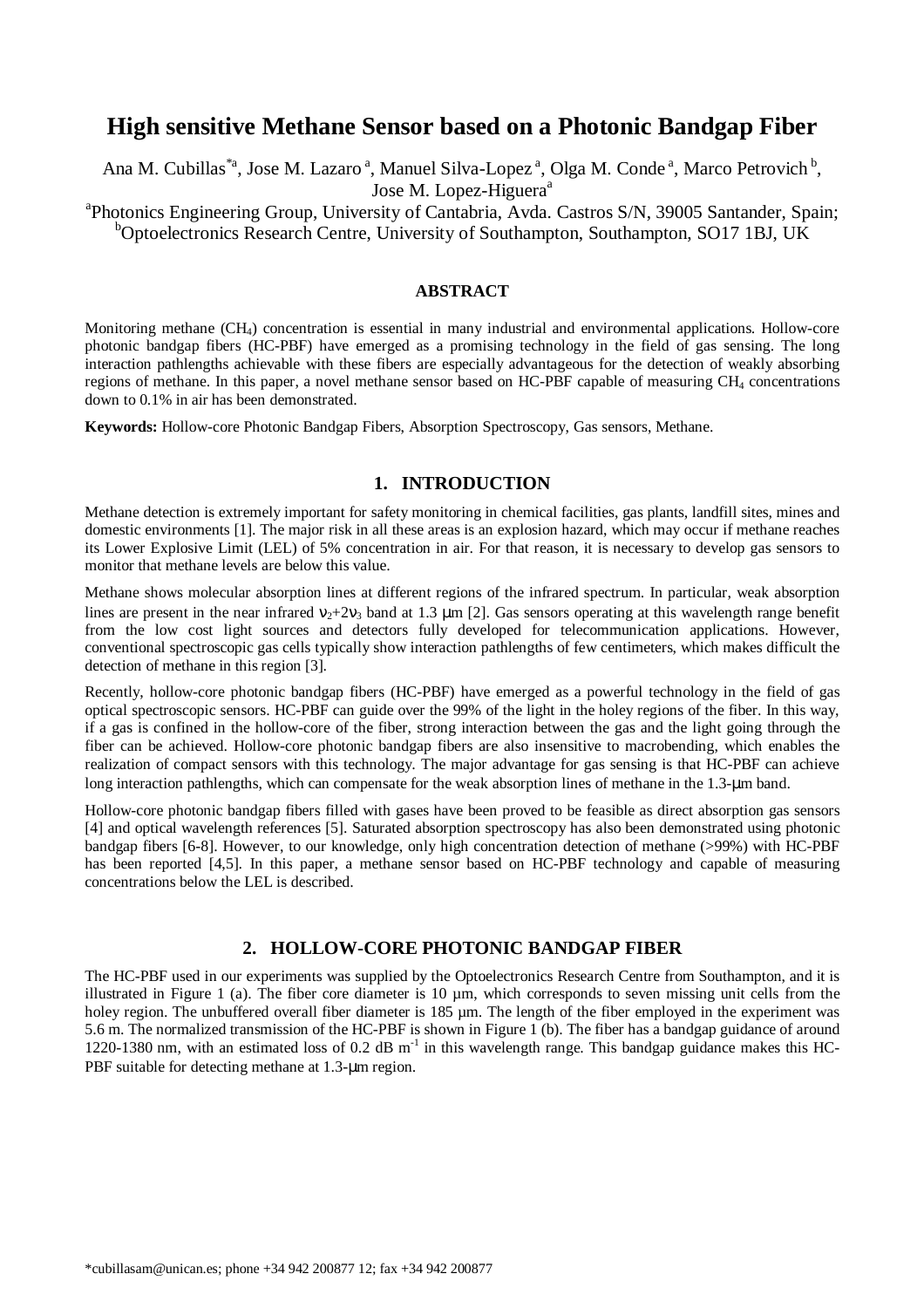

Figure 1: (a) Microscope image of the HC-PBF cross section (b) Normalized transmission of the HC-PBF employed in the experiments.

# **3. GAS SENSING EXPERIMENTS**

#### **3.1 Experimental setup**

The experimental setup devised for methane detection measurements is shown in Figure 2. Light from a LED source (Agilent 83437A) was launched into a single-mode fiber (SMF), which was butt-coupled to the 5.6-m-long HC-PBF. To avoid Fresnel reflections, the SMF was angle cleaved, leaving a gap that allows the gas to access the hollow core, see inset of Figure 2. The other end of the HC-PBF was spliced to a SMF using an Ericsson FSU-995 electric arc fusion splicer. The splice attenuation was measured to be 1 dB. The HC-PBF, with its open end, was placed inside a vacuum chamber as illustrated in Figure 2. A pump was employed to evacuate the air from the chamber and a conventional pressure gauge was used to monitor the pressure in the chamber. This was done to ensure an efficient filling of the fiber once the gas was introduced. The transmitted power was finally recorded by an OSA (Agilent 86142A).



Figure 2: Experimental setup constructed for methane detection experiments.

#### **3.2 Methane transmission spectrum**

The transmission spectrum for methane at  $v_2+2v_3$  band was first recorded employing the setup shown in Figure 2. After reaching a relative pressure of -500 mbar in the vacuum chamber, the system was filled with an air-methane mixture of 2.5% methane at a relative pressure of 1 bar. The obtained spectrum was normalized to the transmission spectrum when the chamber was set to vacuum. The resulting spectrum is shown in Figure 3. As can be seen, methane spectrum is very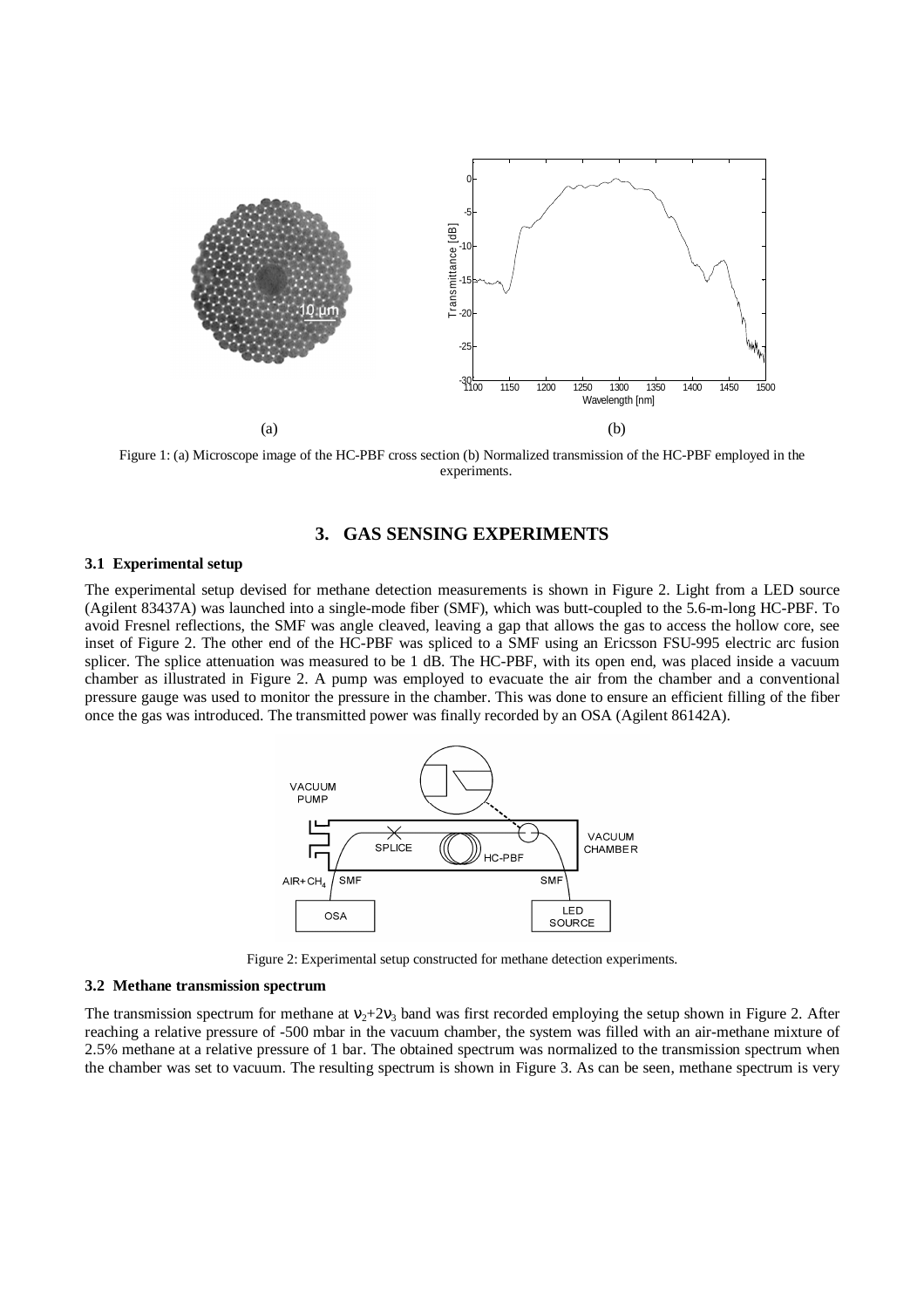complex and congested in this region, with many absorption lines in the band. However, the Q-branch, centered at 1331.55 nm, shows the strongest absorption in the band and a good signal-to-noise ratio (SNR). This feature is therefore chosen as it is the most suitable for monitoring methane concentration.



Figure 3: Transmission spectrum of methane recorded at 1 bar and 2.5% methane concentration in air. The wavelength range scanned was from 1310 to 1345 nm with a resolution of 0.05 nm. The Q-branch selected for methane absorption measurements is labeled.

#### **3.3 Filling dynamics of the HC-PBF**

In order to evaluate the performance of the methane sensor based on HC-PBF, we first investigated the filling dynamics of the fiber. The response time of the sensor strongly depends on the time needed for the gas to diffuse along the hollow core of the fiber. This time is influenced by the gas species, the length of the fiber and the pressure [2]. To evaluate the filling process, the power of the light transmitted through the HC-PBF was monitored at the Q-branch when the chamber was filled with methane at 1 bar. The filling process is depicted in Figure 4. It can be seen that the transmittance as a function of time follows an exponential decay with approximately 15 minutes required to reach a steady state.



Figure 4: Measured normalized transmittance at the Q-branch as a function of time.